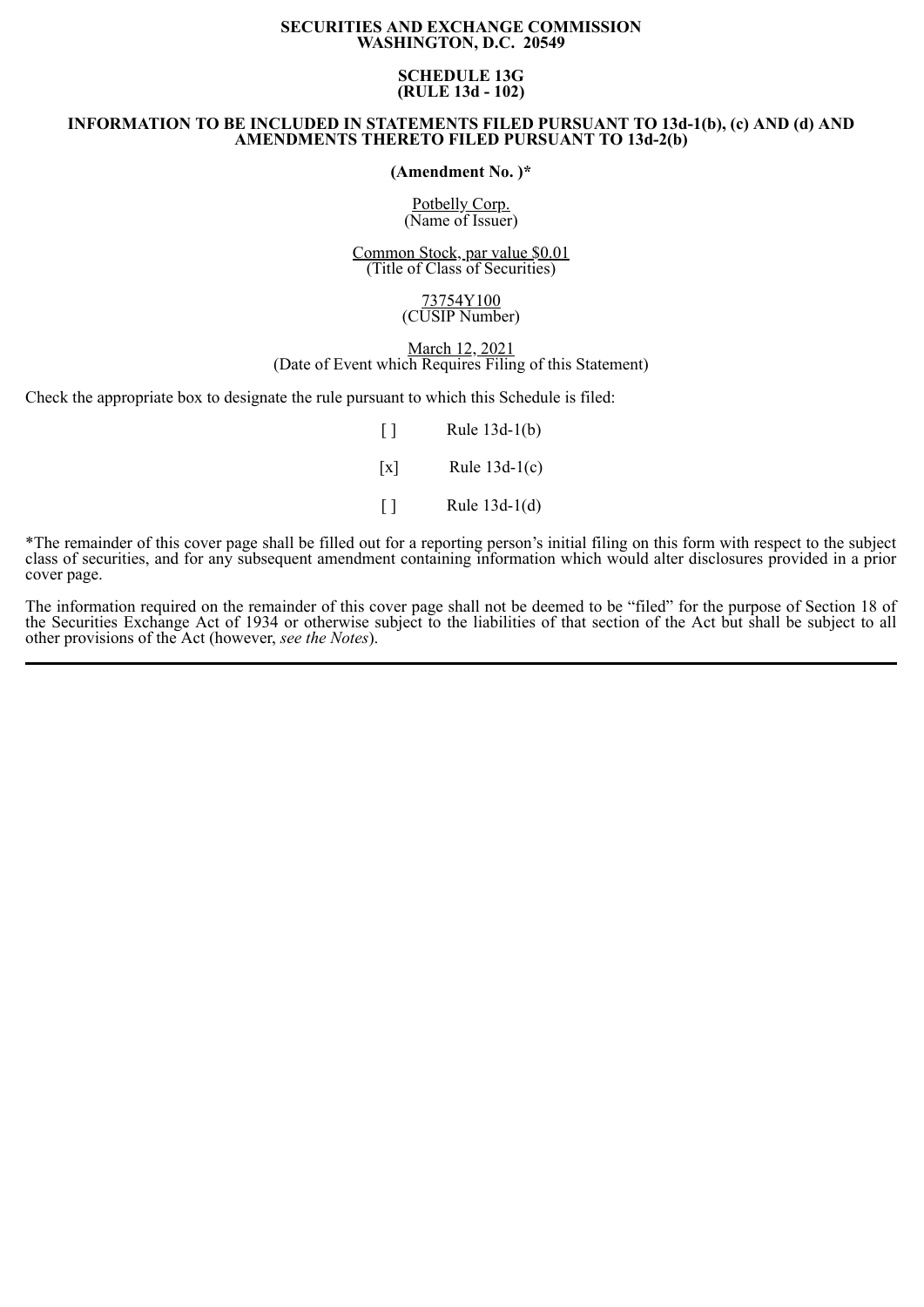| 1.             | NAMES OF REPORTING PERSONS<br>I.R.S. IDENTIFICATION NOS. OF ABOVE PERSONS (ENTITIES ONLY) |
|----------------|-------------------------------------------------------------------------------------------|
|                | Soviero Master Fund, LP                                                                   |
| 2.             | CHECK THE APPROPRIATE BOX IF A MEMBER OF A GROUP                                          |
|                | $(a)$ []<br>$(b)$ []                                                                      |
| 3 <sub>1</sub> | <b>SEC USE ONLY</b>                                                                       |
| 4.             | CITIZENSHIP OR PLACE OF ORGANIZATION                                                      |
|                | Cayman Islands                                                                            |
|                | NUMBER OF SHARES BENEFICIALLY OWNED BY EACH REPORTING PERSON WITH:                        |
| 5.             | <b>SOLE VOTING POWER</b>                                                                  |
|                | $\boldsymbol{0}$                                                                          |
| 6.             | SHARED VOTING POWER                                                                       |
|                | 1,121,655                                                                                 |
| 7.             | SOLE DISPOSITIVE POWER                                                                    |
|                | $\boldsymbol{0}$                                                                          |
| 8.             | SHARED DISPOSITIVE POWER                                                                  |
|                | 1,121,655                                                                                 |
| 9.             | AGGREGATE AMOUNT BENEFICIALLY OWNED BY EACH REPORTING PERSON                              |
|                | 1,121,655                                                                                 |
| 10.            | CHECK BOX IF THE AGGREGATE AMOUNT IN ROW (9)<br>EXCLUDES CERTAIN SHARES []                |
| 11.            | PERCENT OF CLASS REPRESENTED BY AMOUNT IN ROW (9)                                         |
|                | 4.0%                                                                                      |
| 12.            | TYPE OF REPORTING PERSON                                                                  |
|                | ${\rm PN}$                                                                                |
|                |                                                                                           |
|                |                                                                                           |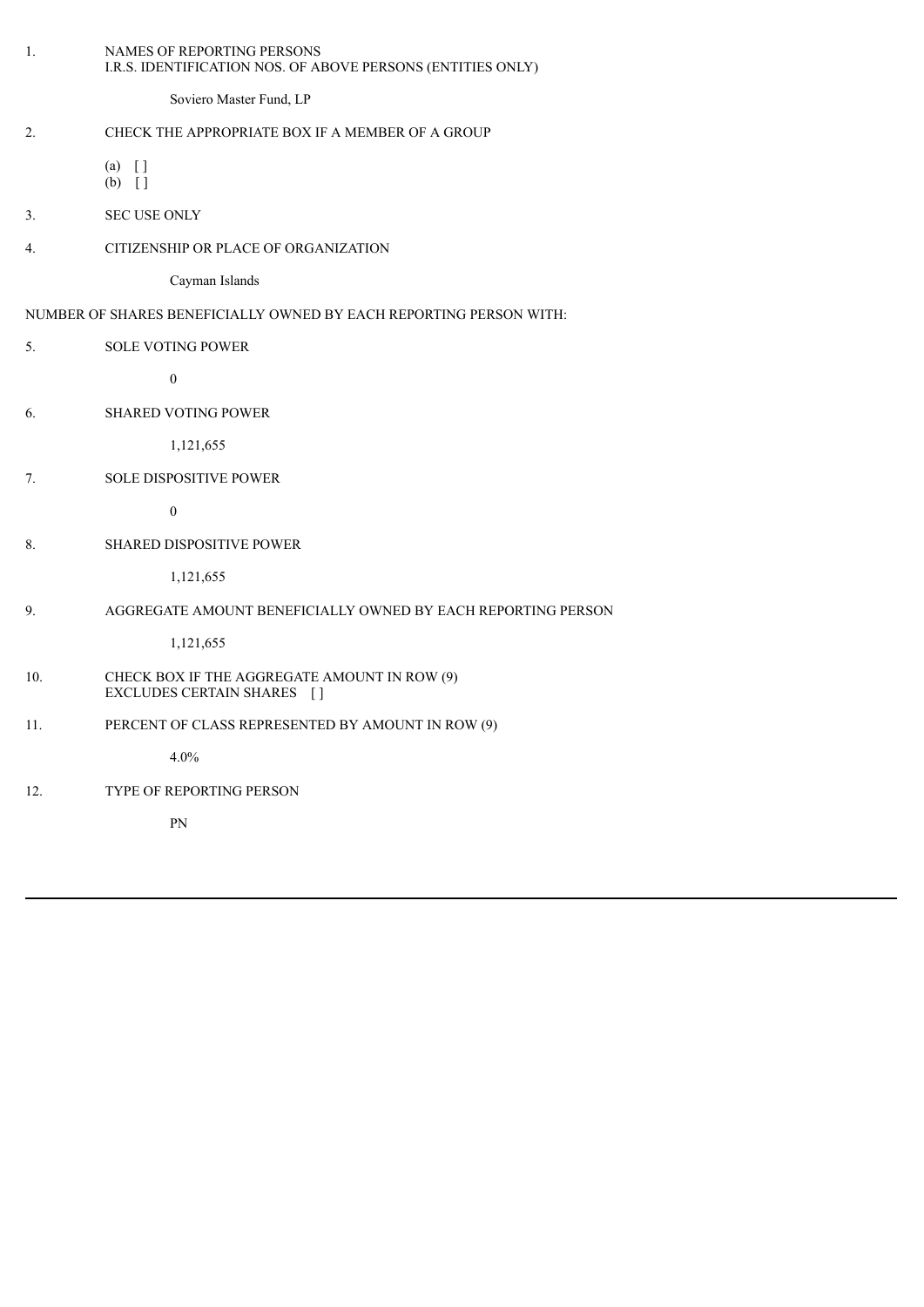| 1.  | NAMES OF REPORTING PERSONS<br>I.R.S. IDENTIFICATION NOS. OF ABOVE PERSONS (ENTITIES ONLY) |
|-----|-------------------------------------------------------------------------------------------|
|     | Soviero Advisors, LLC                                                                     |
| 2.  | CHECK THE APPROPRIATE BOX IF A MEMBER OF A GROUP                                          |
|     | $(a)$ []<br>$(b)$ []                                                                      |
| 3.  | SEC USE ONLY                                                                              |
| 4.  | CITIZENSHIP OR PLACE OF ORGANIZATION                                                      |
|     | Delaware                                                                                  |
|     | NUMBER OF SHARES BENEFICIALLY OWNED BY EACH REPORTING PERSON WITH:                        |
| 5.  | <b>SOLE VOTING POWER</b>                                                                  |
|     | $\boldsymbol{0}$                                                                          |
| 6.  | <b>SHARED VOTING POWER</b>                                                                |
|     | 1,121,655                                                                                 |
| 7.  | SOLE DISPOSITIVE POWER                                                                    |
|     | $\boldsymbol{0}$                                                                          |
| 8.  | SHARED DISPOSITIVE POWER                                                                  |
|     | 1,121,655                                                                                 |
| 9.  | AGGREGATE AMOUNT BENEFICIALLY OWNED BY EACH REPORTING PERSON                              |
|     | 1,121,655                                                                                 |
| 10. | CHECK BOX IF THE AGGREGATE AMOUNT IN ROW (9)<br>EXCLUDES CERTAIN SHARES []                |
| 11. | PERCENT OF CLASS REPRESENTED BY AMOUNT IN ROW (9)                                         |
|     | 4.0%                                                                                      |
| 12. | TYPE OF REPORTING PERSON                                                                  |
|     | $00\,$                                                                                    |
|     |                                                                                           |
|     |                                                                                           |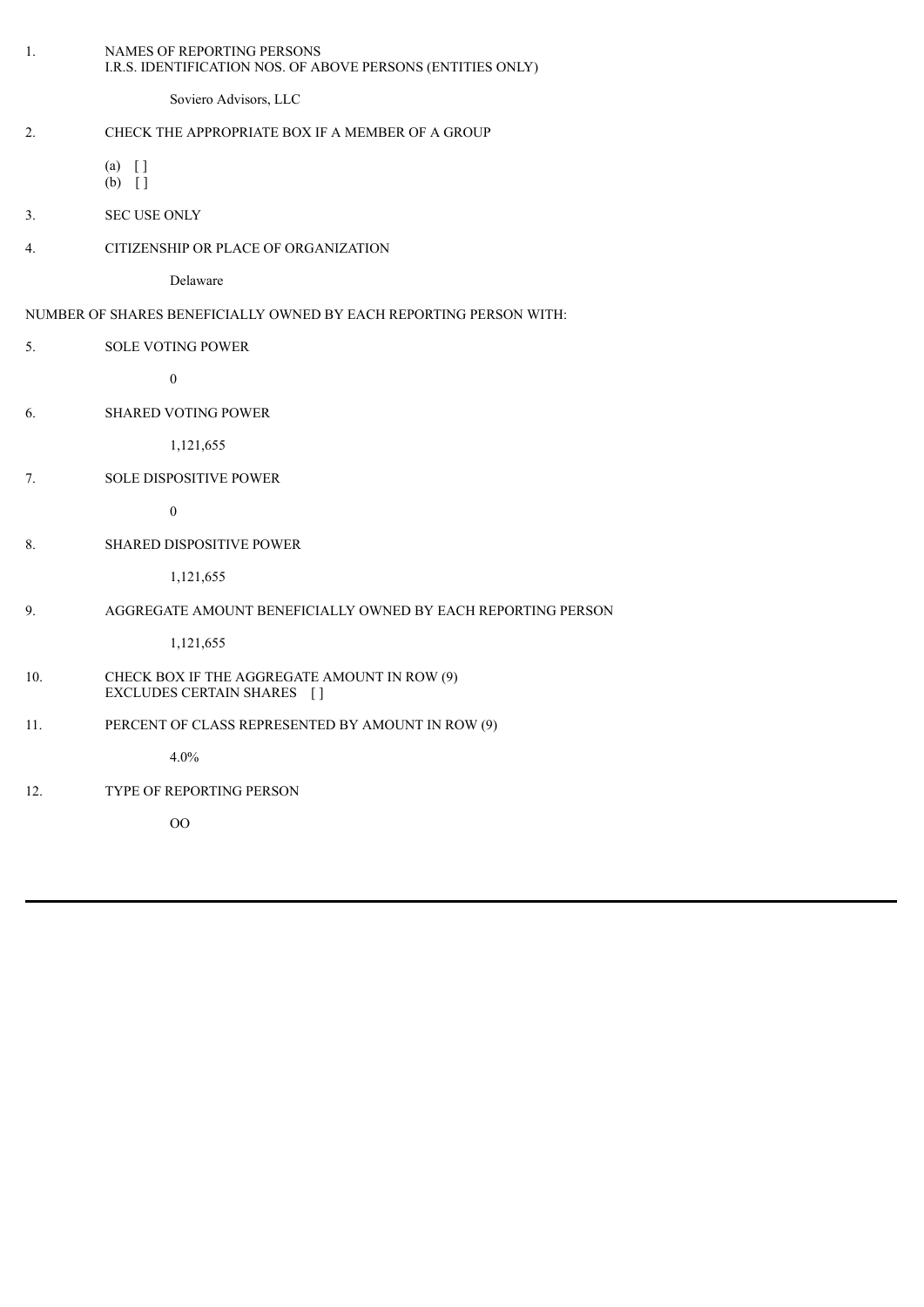| 1.  | NAMES OF REPORTING PERSONS<br>I.R.S. IDENTIFICATION NOS. OF ABOVE PERSONS (ENTITIES ONLY) |
|-----|-------------------------------------------------------------------------------------------|
|     | Soviero Asset Management, LP                                                              |
| 2.  | CHECK THE APPROPRIATE BOX IF A MEMBER OF A GROUP                                          |
|     | $(a)$ []<br>$(b)$ []                                                                      |
| 3.  | <b>SEC USE ONLY</b>                                                                       |
| 4.  | CITIZENSHIP OR PLACE OF ORGANIZATION                                                      |
|     | Delaware                                                                                  |
|     | NUMBER OF SHARES BENEFICIALLY OWNED BY EACH REPORTING PERSON WITH:                        |
| 5.  | <b>SOLE VOTING POWER</b>                                                                  |
|     | $\boldsymbol{0}$                                                                          |
| 6.  | <b>SHARED VOTING POWER</b>                                                                |
|     | 1,121,655                                                                                 |
| 7.  | <b>SOLE DISPOSITIVE POWER</b>                                                             |
|     | $\boldsymbol{0}$                                                                          |
| 8.  | <b>SHARED DISPOSITIVE POWER</b>                                                           |
|     | 1,121,655                                                                                 |
| 9.  | AGGREGATE AMOUNT BENEFICIALLY OWNED BY EACH REPORTING PERSON                              |
|     | 1,121,655                                                                                 |
| 10. | CHECK BOX IF THE AGGREGATE AMOUNT IN ROW (9)<br>EXCLUDES CERTAIN SHARES []                |
| 11. | PERCENT OF CLASS REPRESENTED BY AMOUNT IN ROW (9)                                         |
|     | 4.0%                                                                                      |
| 12. | <b>TYPE OF REPORTING PERSON</b>                                                           |
|     | PN                                                                                        |
|     |                                                                                           |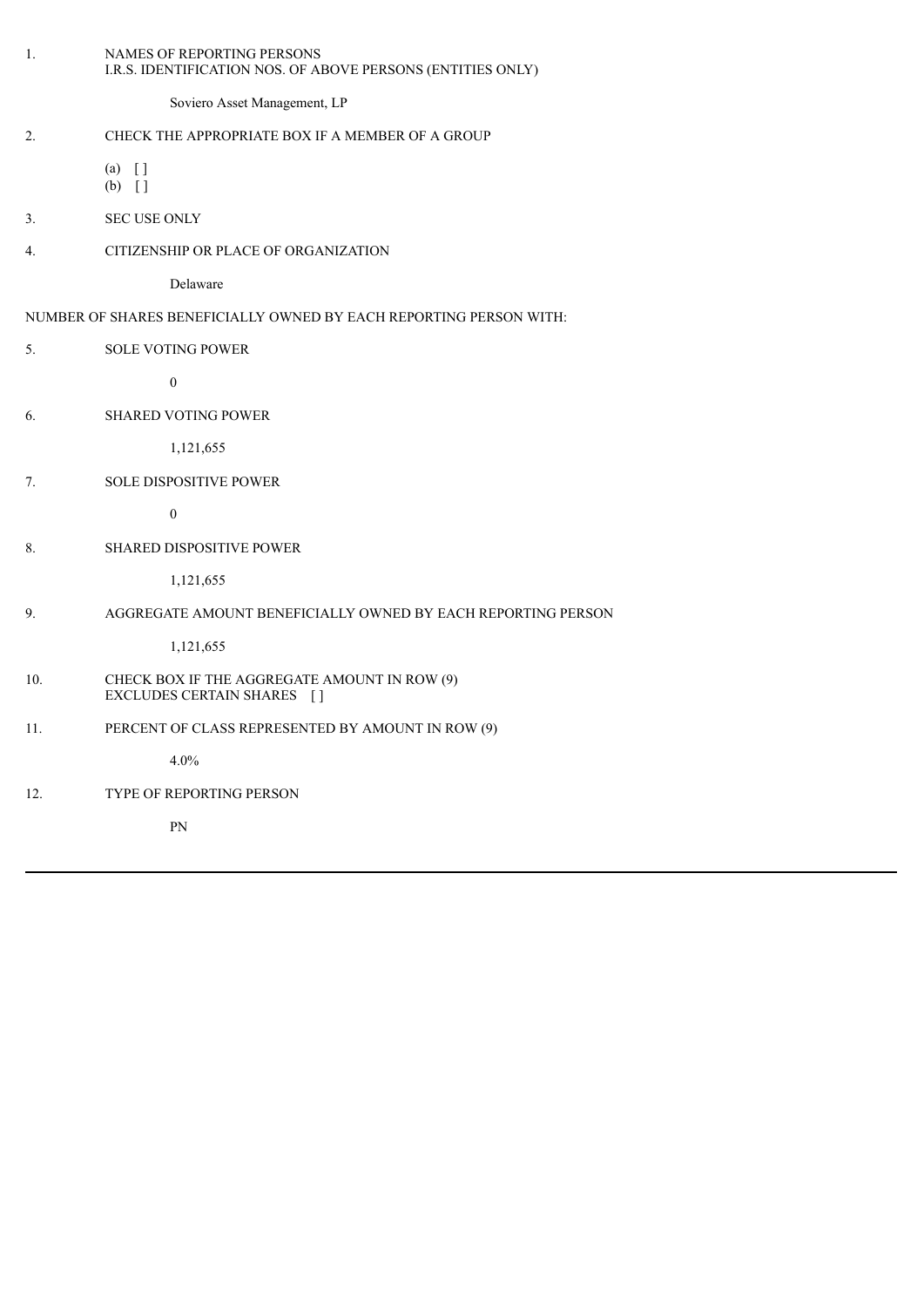| 1.  | NAMES OF REPORTING PERSONS<br>I.R.S. IDENTIFICATION NOS. OF ABOVE PERSONS (ENTITIES ONLY) |
|-----|-------------------------------------------------------------------------------------------|
|     | Soviero GP, LLC                                                                           |
| 2.  | CHECK THE APPROPRIATE BOX IF A MEMBER OF A GROUP                                          |
|     | $(a)$ []<br>$(b)$ []                                                                      |
| 3.  | <b>SEC USE ONLY</b>                                                                       |
| 4.  | CITIZENSHIP OR PLACE OF ORGANIZATION                                                      |
|     | Delaware                                                                                  |
|     | NUMBER OF SHARES BENEFICIALLY OWNED BY EACH REPORTING PERSON WITH:                        |
| 5.  | <b>SOLE VOTING POWER</b>                                                                  |
|     | $\boldsymbol{0}$                                                                          |
| 6.  | <b>SHARED VOTING POWER</b>                                                                |
|     | 1,121,655                                                                                 |
| 7.  | <b>SOLE DISPOSITIVE POWER</b>                                                             |
|     | $\boldsymbol{0}$                                                                          |
| 8.  | SHARED DISPOSITIVE POWER                                                                  |
|     | 1,121,655                                                                                 |
| 9.  | AGGREGATE AMOUNT BENEFICIALLY OWNED BY EACH REPORTING PERSON                              |
|     | 1,121,655                                                                                 |
| 10. | CHECK BOX IF THE AGGREGATE AMOUNT IN ROW (9)<br>EXCLUDES CERTAIN SHARES []                |
| 11. | PERCENT OF CLASS REPRESENTED BY AMOUNT IN ROW (9)                                         |
|     | 4.0%                                                                                      |
| 12. | <b>TYPE OF REPORTING PERSON</b>                                                           |
|     | $\rm OO$                                                                                  |
|     |                                                                                           |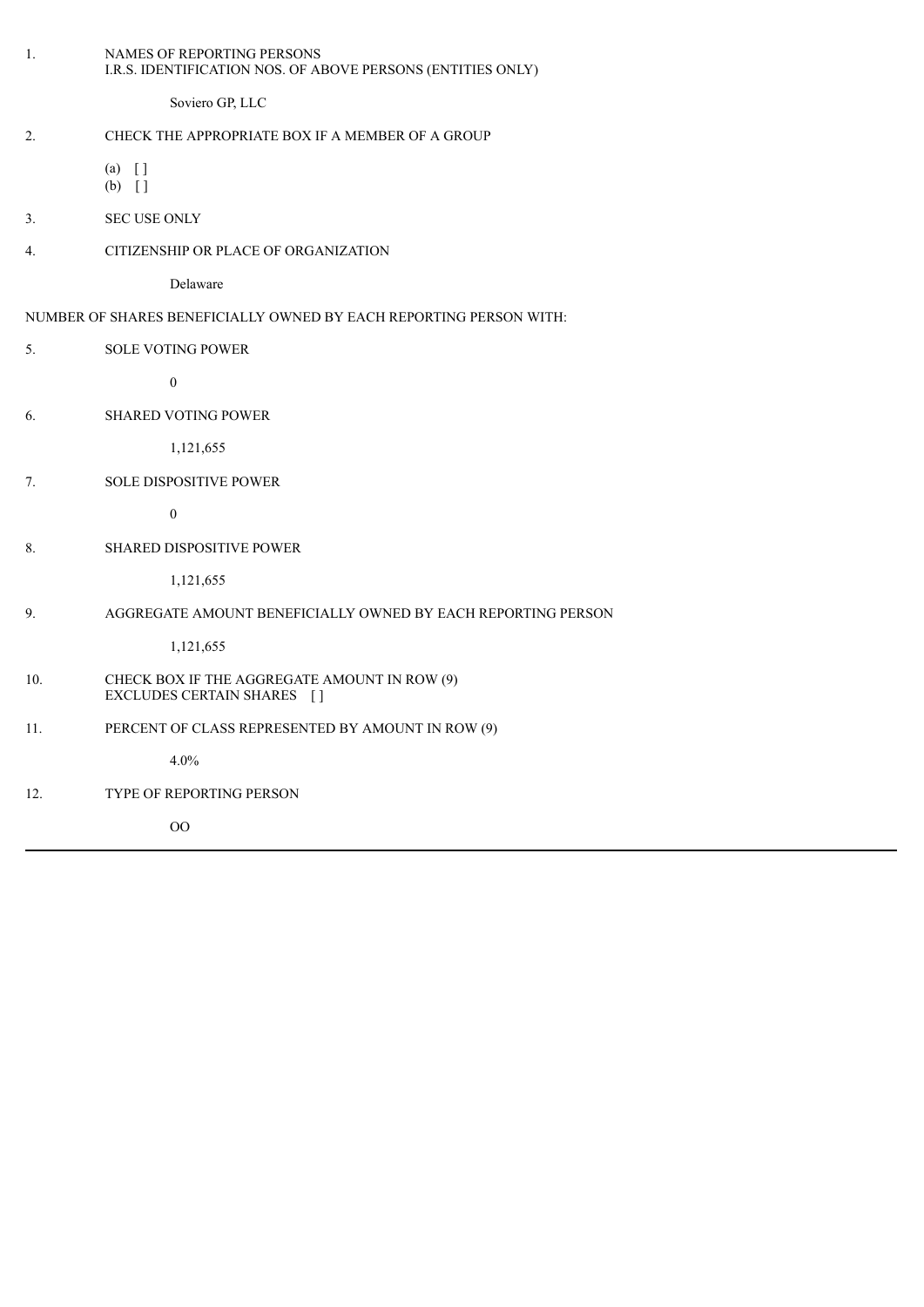| 1.             | NAMES OF REPORTING PERSONS<br>I.R.S. IDENTIFICATION NOS. OF ABOVE PERSONS (ENTITIES ONLY) |
|----------------|-------------------------------------------------------------------------------------------|
|                | Thomas Soviero                                                                            |
| 2.             | CHECK THE APPROPRIATE BOX IF A MEMBER OF A GROUP                                          |
|                | $(a)$ []<br>$(b)$ []                                                                      |
| 3 <sub>1</sub> | <b>SEC USE ONLY</b>                                                                       |
| 4.             | CITIZENSHIP OR PLACE OF ORGANIZATION                                                      |
|                | United States of America                                                                  |
|                | NUMBER OF SHARES BENEFICIALLY OWNED BY EACH REPORTING PERSON WITH:                        |
| 5.             | <b>SOLE VOTING POWER</b>                                                                  |
|                | 301,000                                                                                   |
| 6.             | SHARED VOTING POWER                                                                       |
|                | 1,121,655                                                                                 |
| 7.             | SOLE DISPOSITIVE POWER                                                                    |
|                | $\boldsymbol{0}$                                                                          |
| 8.             | <b>SHARED DISPOSITIVE POWER</b>                                                           |
|                | 1,121,655                                                                                 |
| 9.             | AGGREGATE AMOUNT BENEFICIALLY OWNED BY EACH REPORTING PERSON                              |
|                | 1,422,655                                                                                 |
| 10.            | CHECK BOX IF THE AGGREGATE AMOUNT IN ROW (9)<br>EXCLUDES CERTAIN SHARES []                |
| 11.            | PERCENT OF CLASS REPRESENTED BY AMOUNT IN ROW (9)                                         |
|                | 5.1%                                                                                      |
| 12.            | TYPE OF REPORTING PERSON                                                                  |
|                | $\mathop{\rm IN}\nolimits$                                                                |
|                |                                                                                           |
|                |                                                                                           |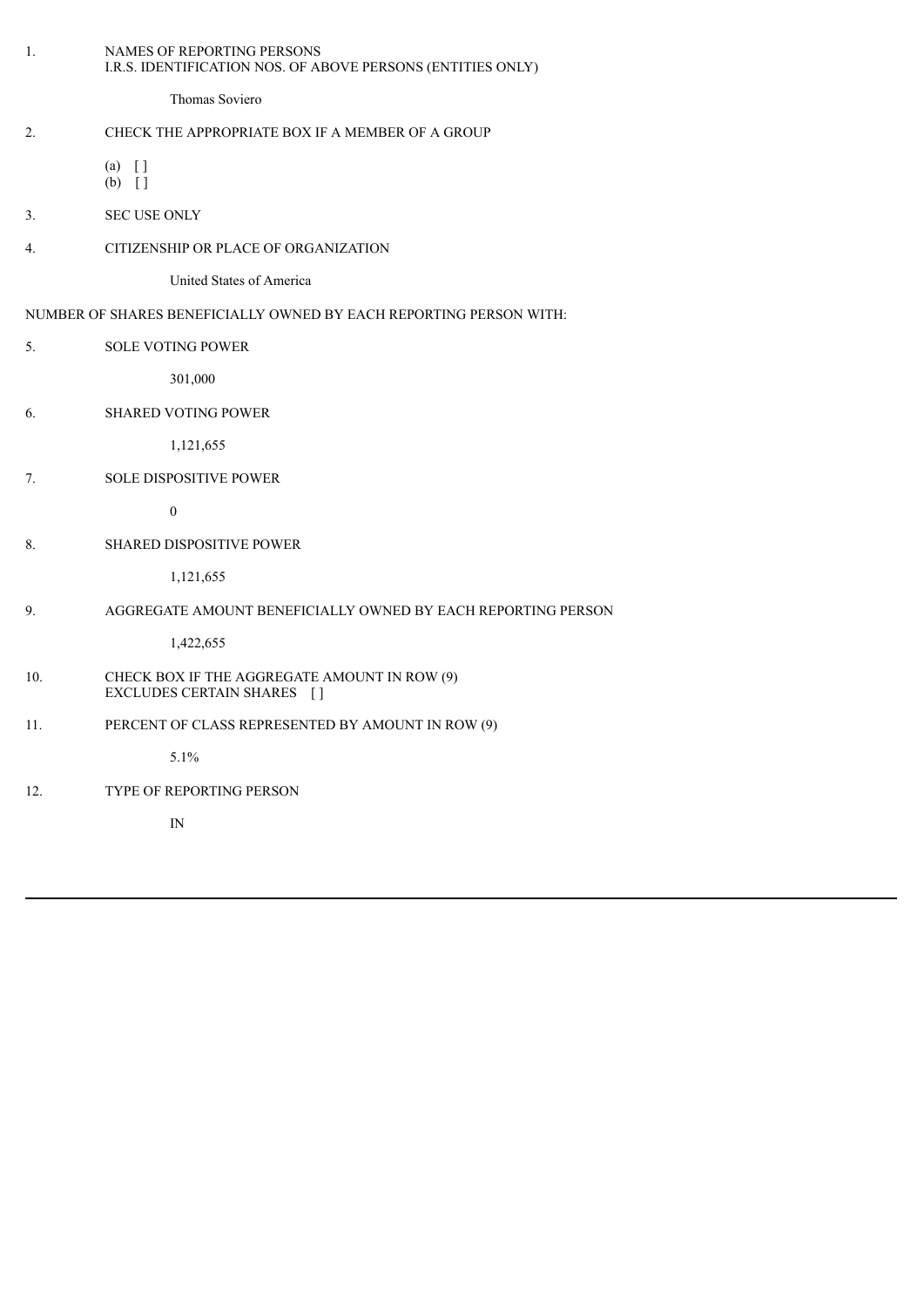#### **Item 1(a). Name of Issuer:**

Potbelly Corp. ("Issuer")

#### **Item 1(b). Address of Issuer's Principal Executive Offices:**

111 N. Canal Street, Suite 850, Chicago, Illinois 60606

### **Item 2(a). Name of Persons Filing:**

The names of the persons filing this statement on Schedule 13G/A (collectively, the "Reporting Persons") are:

- Soviero Master Fund, LP.
- Soviero Asset Management, LP,
- Soviero GP, LLC,
- Soviero Advisors, LLC, and
- Thomas Soviero.

### **Item 2(b). Address of Principal Business Office or, if None, Residence:**

The principal business address for each of the Reporting Persons is 3 Columbus Circle, Suite 1588, New York, NY 10019.

#### **Item 2(c). Citizenship:**

Soviero Master Fund, LP is a Cayman Islands exempted limited partnership. Soviero Asset Management, LP is a Delaware limited partnership. Soviero GP, LLC is a Delaware limited liability company. Soviero Advisors, LLC is a Delaware limited liability company. Thomas Soviero is a citizen of the United States.

#### **Item 2(d). Title of Class of Securities:**

Common Stock, \$0.01 par value (the "Common Stock")

#### **Item 2(e). CUSIP Number:**

#### 73754Y100

#### If This Statement is Filed Pursuant to Rule 13d 1(b), or 13d-2(b) or (c), Check Whether the Person Filing is a:

- (a) [ ] Broker or dealer registered under Section 15 of the Exchange Act.
- (b)  $\begin{bmatrix} \end{bmatrix}$  Bank as defined in Section 3(a)(6) of the Exchange Act.
- (c)  $\lceil \cdot \rceil$  Insurance company defined in Section 3(a)(19) of the Exchange Act.
- (d) [ ] Investment company registered under Section 8 of the Investment Company Act.
- (e)  $\lceil \cdot \rceil$  Investment adviser in accordance with Rule 13d-1(b)(1)(ii)(E).
- (f)  $\lceil \rceil$  Employee benefit plan or endowment fund in accordance with Rule 13d-1(b)(1)(ii)(F).
- (g)  $\lceil \cdot \rceil$  Parent holding company or control person in accordance with Rule 13d-1(b)(1)(ii)(G).
- (h) [ ] Savings association as defined in Section 3(b) of the Federal Deposit Insurance Act.
- (i)  $\lceil \rceil$  Church plan that is excluded from the definition of an investment company under Section 3(c)(14) of the Investment Company Act;
- (i)  $\Box$  Non-U.S. institution in accordance with Section 240.13d-1(b)(1)(ii)(J).
- (k)  $\lceil \cdot \rceil$  Group, in accordance with Rule 240.13d-1(b)(1)(ii)(K). If filing as a non-U.S. institution in accordance with § 240.13d-1(b)(1)(ii)(J), please specify the type of institution: \_\_\_\_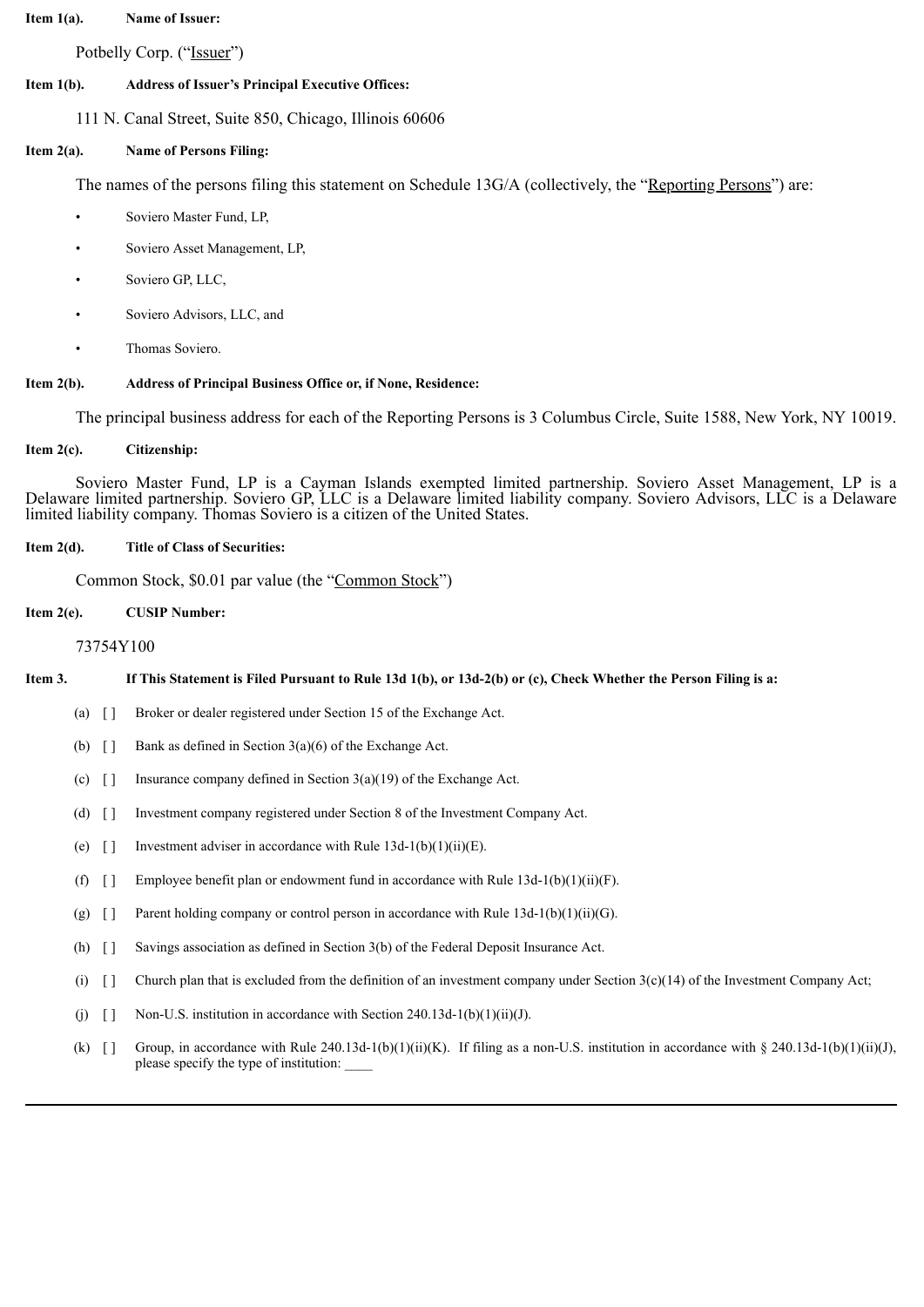# **Item 4. Ownership.**

(a) Amount beneficially owned:

As of March 22, 2021, Soviero Master Fund, LP beneficially owned 1,121,655 shares of Common Stock.

Soviero Advisors, LLC, as the general partner of Soviero Master Fund, LP, may be deemed to have beneficially owned the 1,121,655 shares of Common Stock beneficially owned by Soviero Master Fund, LP.

Soviero Asset Management, LP, as the investment manager of Soviero Master Fund, LP, may be deemed to have beneficially owned the 1,121,655 shares of Common Stock beneficially owned by Soviero Master Fund, LP.

Soviero GP, LLC, as the general partner of Soviero Asset Management, LP, may be deemed to have beneficially owned the 1,121,655 shares of Common Stock beneficially owned by Soviero Asset Management, LP.

Thomas Soviero, as the Managing Member of Soviero Advisors, LLC and as the Managing Member of Soviero GP, LLC, may be deemed to have beneficially owned the 1,121,655 shares of Common Stock beneficially owned by Soviero Advisors, LLC and Soviero GP, LLC, respectively. Thomas Soviero beneficially owns the 301,000 shares of Common Stock that he holds directly.

(b) Percent of Class:

The following percentage is based on 27,951,077 shares of Common Stock outstanding as of February 24, 2021, as disclosed in the Issuer's Annual Report on Form 10-K filed with the Securities and Exchange Commission on March 12, 2021.

As of March 22, 2021, the Reporting Persons may be deemed to have beneficially owned approximately 5.1% of the outstanding Common Stock.

- (c) Number of shares as to which such person has:
	- (i) Sole power to vote or to direct the vote of Common Stock:

See Cover Pages Items 5-9.

(ii) Shared power to vote or to direct the vote of Common Stock:

See Cover Pages Items 5-9.

(iii) Sole power to dispose or to direct the disposition of Common Stock:

See Cover Pages Items 5-9.

(iv) Shared power to dispose or to direct the disposition of Common Stock:

See Cover Pages Items 5-9.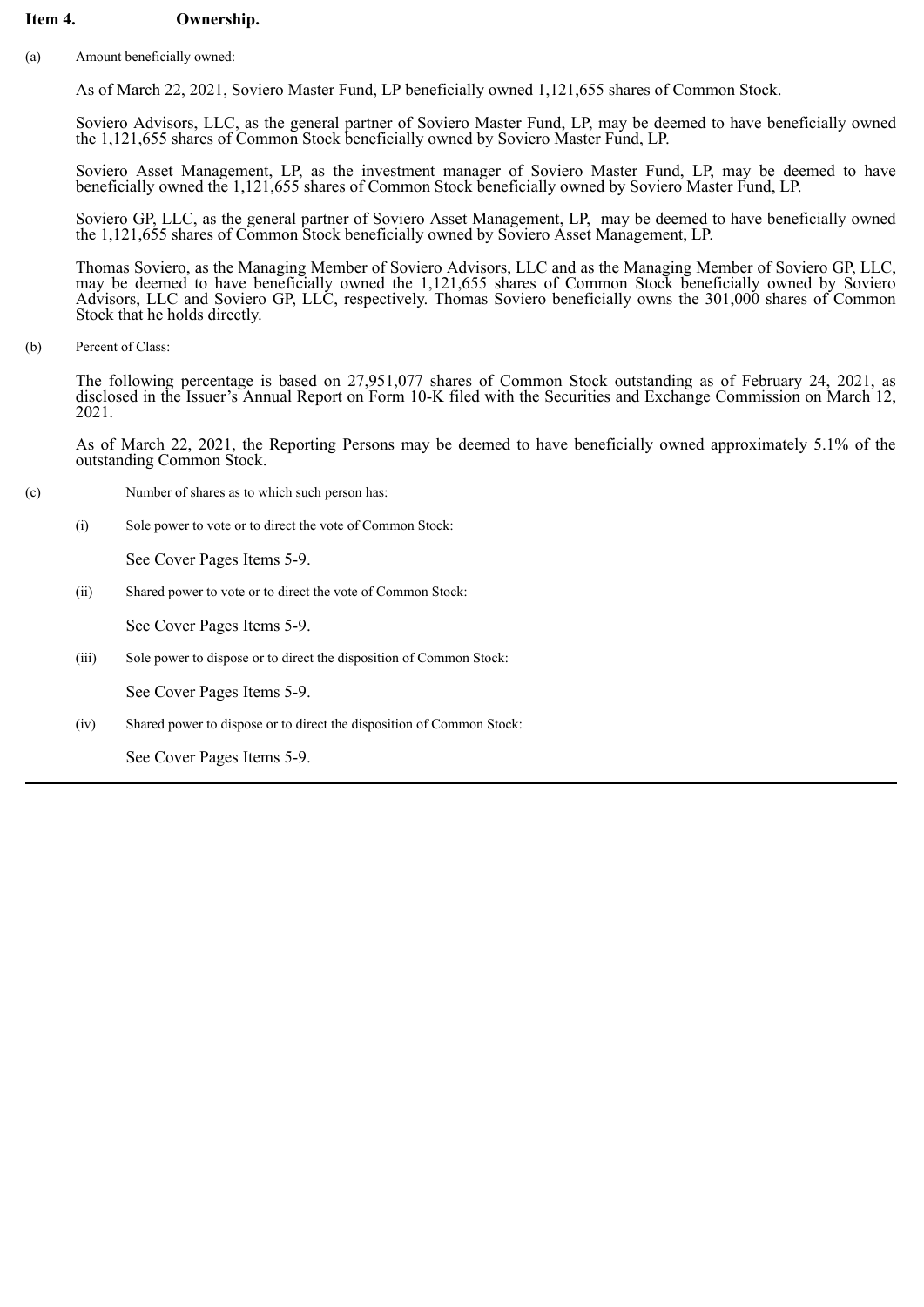### **Item 5. Ownership of Five Percent or Less of a Class.**

If this statement is being filed to report the fact that as of the date hereof the Reporting Persons have ceased to be the beneficial owner of more than five percent of the class of securities, check the following  $\lceil \cdot \rceil$ .

# **Item 6. Ownership of More than Five Percent on Behalf of Another Person.**

Not applicable.

Item 7. Identification and Classification of the Subsidiary Which Acquired the Security Being Reported on by the Parent Holding **Company.**

Not applicable.

### **Item 8. Identification and Classification of Members of the Group.**

See Exhibit A.

# **Item 9. Notice of Dissolution of Group.**

Not applicable.

# **Item 10. Certification.**

By signing below the undersigned certifies that, to the best of its or his knowledge and belief, the securities referred to above were not acquired and are not held for the purpose of or with the effect of changing or influencing the control of the issuer of the securities and were not acquired and are not held in connection with or as a participant in any transaction having that purpose or effect.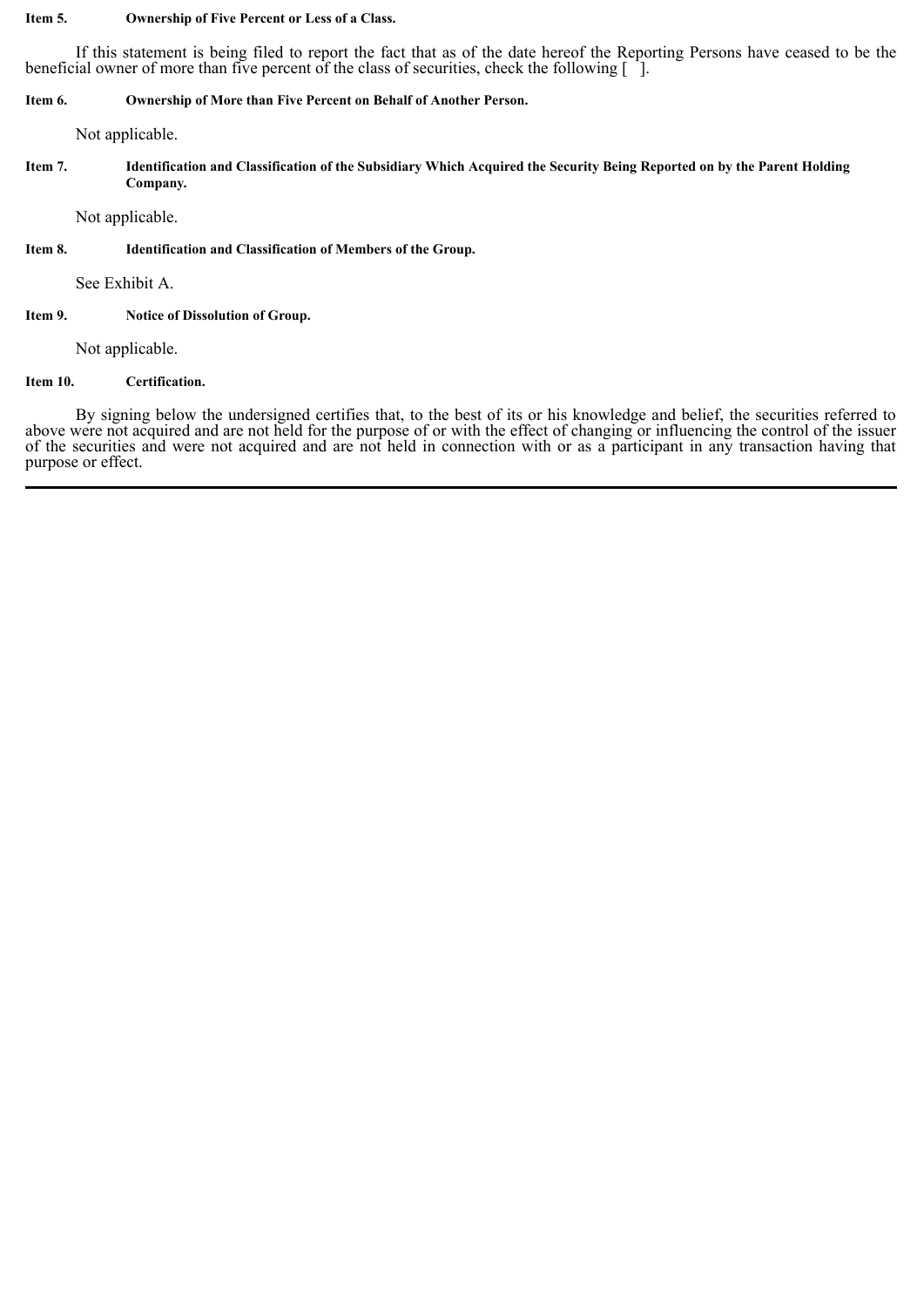# **SIGNATURES**

After reasonable inquiry and to the best of its knowledge and belief, each of the undersigned certifies that the information with respect to it set forth in this statement is true, complete, and correct.

Dated: March 22, 2021

SOVIERO MASTER FUND, LP\* By: Soviero Advisors, LLC, its General Partner

By: /s/ Thomas Soviero Thomas Soviero, Managing Member

SOVIERO ASSET MANAGEMENT, LP\* By: Soviero GP, LLC, its General Partner

By: /s/ Thomas Soviero Thomas Soviero, Managing Member

SOVIERO GP, LLC\*

By: /s/ Thomas Soviero Thomas Soviero, Managing Member

SOVIERO ADVISORS, LLC\*

By: /s/ Thomas Soviero Thomas Soviero, Managing Member

/s/ Thomas Soviero

THOMAS SOVIERO\*

\*The Reporting Persons disclaim beneficial ownership in the shares of Common Stock reported herein except to the extent of their pecuniary interest therein. The original statement shall be signed by each person on whose behalf the statement is filed or his authorized representative. If the statement is signed on behalf of a person by his authorized representative other than an executive officer or general partner of the filing person, evidence of the representative's authority to sign on behalf of such person shall be filed with the statement, provided, however, that a power of attorney for this purpose which is already on file with the Commission may be incorporated by reference. The name and any title of each person who signs the statement shall be typed or printed beneath his signature.

Note. Schedules filed in paper format shall include a signed original and five copies of the schedule, including all exhibits. See s.240.13d-7 for other parties for whom copies are to be sent.

Attention. Intentional misstatements or omissions of fact constitute Federal criminal violations (see 18 U.S.C. 1001).